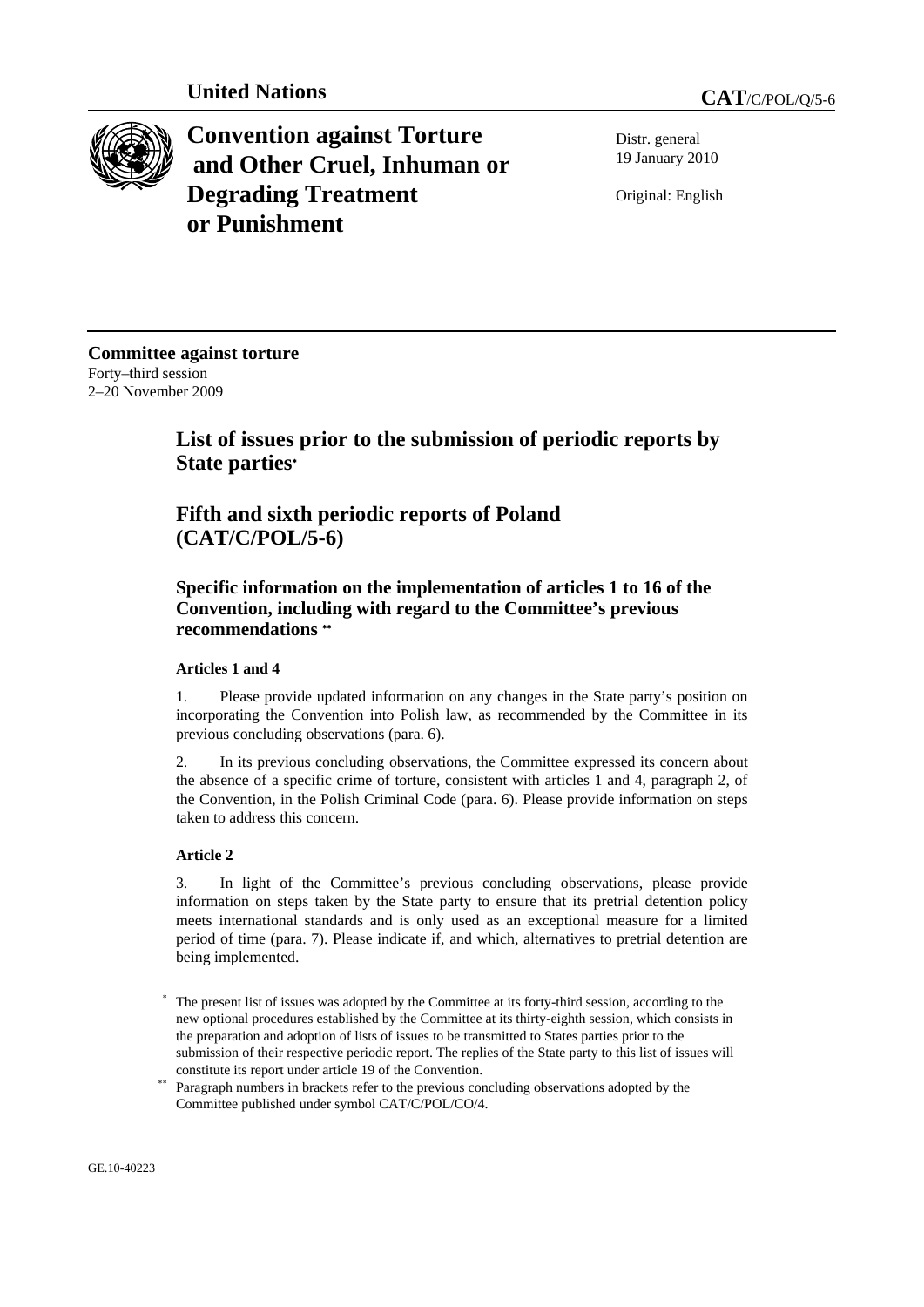4. With reference to the Committee's previous concluding observations, please provide information on steps taken by the State party to guarantee, in practice, all fundamental legal safeguards for persons detained by the police, including the right to access a lawyer and to consult with him/her in private, the right of access to a medical doctor of their own choice and the right to inform a relative, from the very outset of the detention, including during the stages of the preliminary investigation (para. 8).

5. In its previous concluding observations, the Committee expressed its concern about the lack of an appropriate system of legal aid (para. 10). Please provide information on steps taken to address this concern. In this respect, please provide updated information on the status and content of the draft law on access to free legal aid. Furthermore, please provide information on the resources made available by the State party to fund the legal aid system. Data should also be provided on the conditions that have to be fulfilled to receive free legal aid, on the number of requests made for free legal aid and the number granted. In particular, please describe steps taken by the State party to ensure that an accused applying for the "shortened trial procedure" (art. 387 Code of Criminal Proceedings), is granted free legal aid in all cases when he/she has no defence counsel of his/her choice.

6. Regarding violence against women, please:

Describe steps taken by the State party to combat violence against women, including domestic violence. In this respect, please indicate if such violence is criminalized under the legislation of the State party. Please indicate if the State party has adopted a National Programme on Counteracting Domestic Violence, as imposed by the 2005 law on counteracting domestic violence;

(b) Provide statistical data on the prevalence of violence against women, including rape and sexual harassment. Statistical data should also be provided on complaints relating to violence against women and on the related investigations, prosecutions and penal sanctions, and on any compensation provided to victims.

7. Regarding human trafficking, please:

(a) Indicate if the State party has included in its Penal Code a definition of human trafficking in accordance with the Protocol to Prevent, Suppress and Punish Trafficking in Persons, Especially Women and Children, as recommended by the Committee in its previous concluding observations and the Special Rapporteur on Trafficking in Persons (para. 18). Please also provide detailed information on the content and implementation of the National Plan for Combating and Preventing Trafficking in People;

(b) Provide updated statistical data on the prevalence of human trafficking, on the number of complaints relating to human trafficking, and on the related investigations, prosecutions, convictions and sanctions, and on compensation provided to victims.

#### **Article 3**

8. Please provide information on the outcome of the review of the refugee status determination system, initiated by the Regional Representation in Budapest of the United Nations High Commissioner for Refugees (UNHCR), in particular regarding the right of access to a lawyer, a medical doctor of their own choice and an interpreter.

9. Please provide information:

(a) on steps taken by the State party to take all the necessary measures to fulfil its obligations under article 3 of the Convention, in particular to consider all elements of an individual case and provide, in practice, all procedural guarantees to the person expelled, returned or extradited;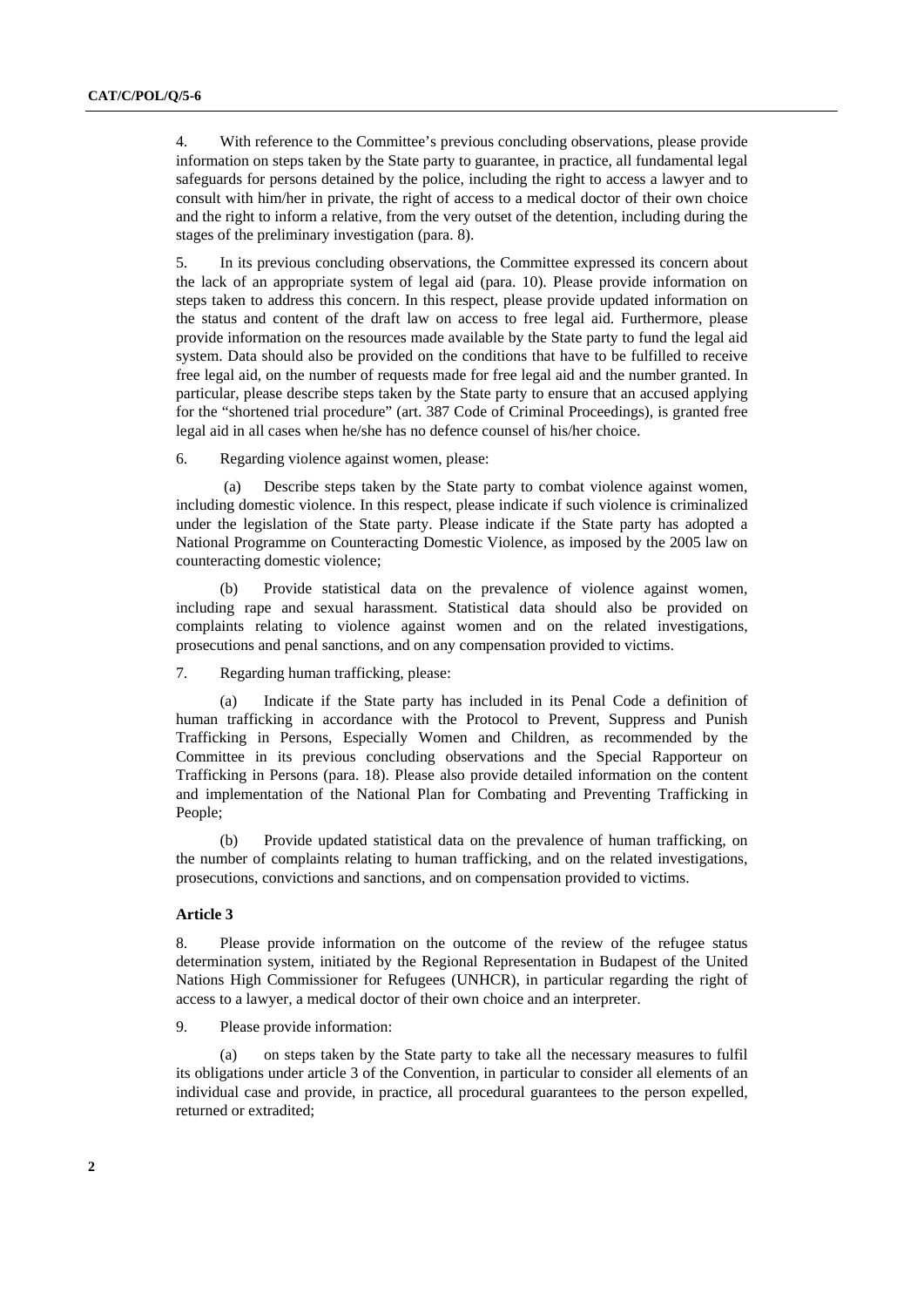(b) On any requests for extradition received and detailed information, including the outcome, on all cases of extradition, return or expulsion that have taken place since the previous report, and the countries to which these persons were returned.

10. Please provide information on steps taken to undertake an impartial investigation into the alleged CIA "rendition flights" through Poland and to ensure accountability of anyone responsible for a breach of the Convention in this regard.

11. In its previous concluding observations, the Committee expressed its concern about the absence of specific laws concerning the detention of aliens after the deadline for their expulsion and the fact that some have been detained in transit zones beyond the deadline of their expulsion without a court order (para. 12). Please provide information on steps taken to address this situation. Furthermore, please describe steps taken to ensure that, if detention were to be extended beyond a few days, the decision is adopted by a court.

### **Articles 5 and 7**

12. Since the consideration of the previous report, please indicate whether the State party has rejected, for any reason, any request for extradition by another State of an individual suspected of having committed an offence of torture, and has started prosecution proceedings as a result. If so, please provide information on the status and outcome of such proceeding.

### **Article 10**

13. Regarding training and educational programmes for all relevant personnel, please:

(a) Provide updated information on further educational programmes developed and implemented by the State party to ensure that law enforcement officials, prison staff and border guards are trained in the human rights implications of their work;

 (b) Indicate if the State party has developed and implemented a methodology to assess the effectiveness and impact of such training/educational programmes on the reduction of cases of torture, violence and ill-treatment. If so, please provide information on the content and implementation of such methodology as well as on the results of the implemented measures;

(c) Indicate the measures taken to ensure that all relevant personnel receive specific training on how to identify signs of torture and ill-treatment? Please indicate whether the Istanbul Protocol of 1999 effectively has become an integral part of the training provided to physicians? How many physicians have received such training?

14. Please provide updated information on steps taken by the State party to review and strengthen its education and training programmes relating to the use of force and weapons by law enforcement officials in order to ensure that the use of force is strictly limited to that required to perform their duties.

15. Please describe steps taken to further develop and implement sensitivity and awareness training for law enforcement officials, prosecutors and judges as well as training on the application of the existing trafficking law.

16. Please provide updated information on the implementation of the programmes "Law Enforcement Officer Programme Combating Hate Crime" and "Role of prosecutors in effective counteracting of discrimination".

### **Article 11**

17. Please provide information on any new interrogation rules, instructions, methods and practices as well as arrangements for custody that may have been introduced since the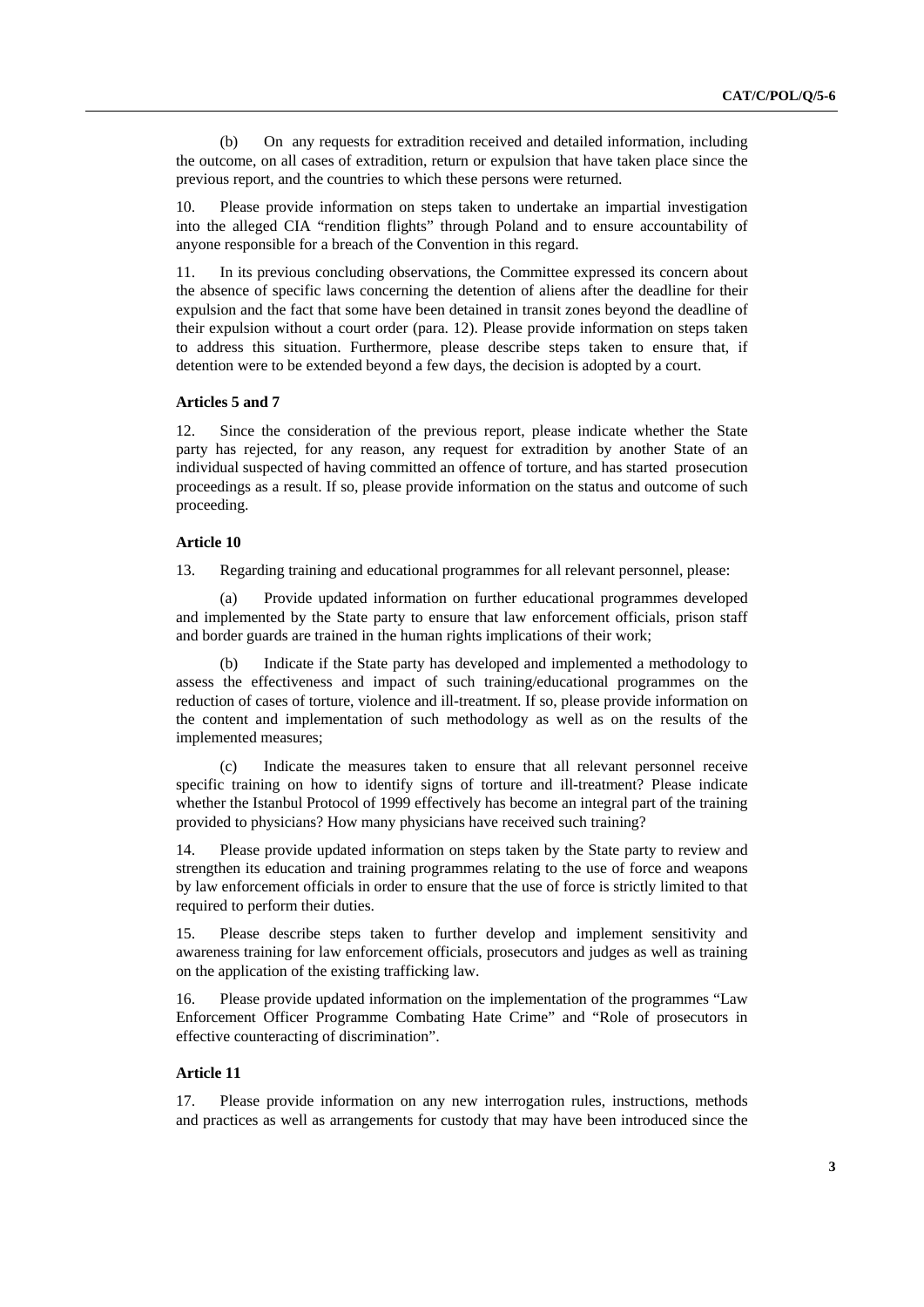consideration of the last periodic report. Please also indicate the frequency with which these are reviewed.

18. With reference to the Committee's previous concluding observations, please provide information on measures taken to review the regime and material conditions of deportation detention centres, including size of cells and the regime of activities of the detainees (para. 13). Please elaborate on the outcome of this review and steps taken to bring the conditions in conformity with minimum international standards.

19. Please provide information on steps taken by the State party to implement the Optional Protocol to the Convention against Torture. In this respect, please provide information on the mandate of the Commissioner for Civil Rights Protection (Ombudsman) as the National Preventive Mechanism, as well as on the number of visits they have undertaken, the outcome of these visits and the impact thereof on the State party's policy regarding detention facilities.

#### **Articles 12 and 13**

20. Regarding competent authorities mandated to investigate or receive complaints, please:

(a) Provide information on the mandate of the Commissioner for Civil Rights Protection (Ombudsman) as the National Human Rights Institution related to the Convention, on the number of complaints received related to violations of the provisions of the Convention, the actions taken as well as their outcome;

Indicate whether any other body is mandated to investigate, promptly and effectively, allegations of torture and ill-treatment when such complaints are submitted;

(c) Provide information regarding the independence of these bodies and what measures are in place to ensure that independence of these bodies is maintained and ensured.

21. In light of the Committee's previous concluding observations, please:

Describe measures taken to ensure prompt, impartial and effective investigations into all complaints or allegations of torture and ill-treatment by law enforcement officials, in particular when a person dies or is seriously injured following contact with law enforcement officials (para. 14). Please indicate if all suspects in prima facie cases of torture and ill-treatment are as a rule suspended or reassigned during the process of investigation?

(b) Elaborate on the composition and mandate of the special group of experts established within the framework of the Office of the Commissioner for Civil Rights protection, to investigate police misbehaviour. Please indicate whether any other body is mandated to investigate, promptly and effectively, allegations of torture and ill-treatment by law enforcement officials;

(c) Describe steps taken by the State party to ensure that the alleged perpetrators of acts of torture and ill-treatment, including law enforcement officials, are brought to justice, and to impose appropriate sentences, when convicted. Furthermore, information should be provided on the compensation provided to the victims;

Provide detailed statistical data, disaggregated by crime, ethnicity, age and sex, on complaints relating to torture and ill-treatment allegedly committed by law enforcement official and on the related investigations, prosecutions, and penal or disciplinary sanctions.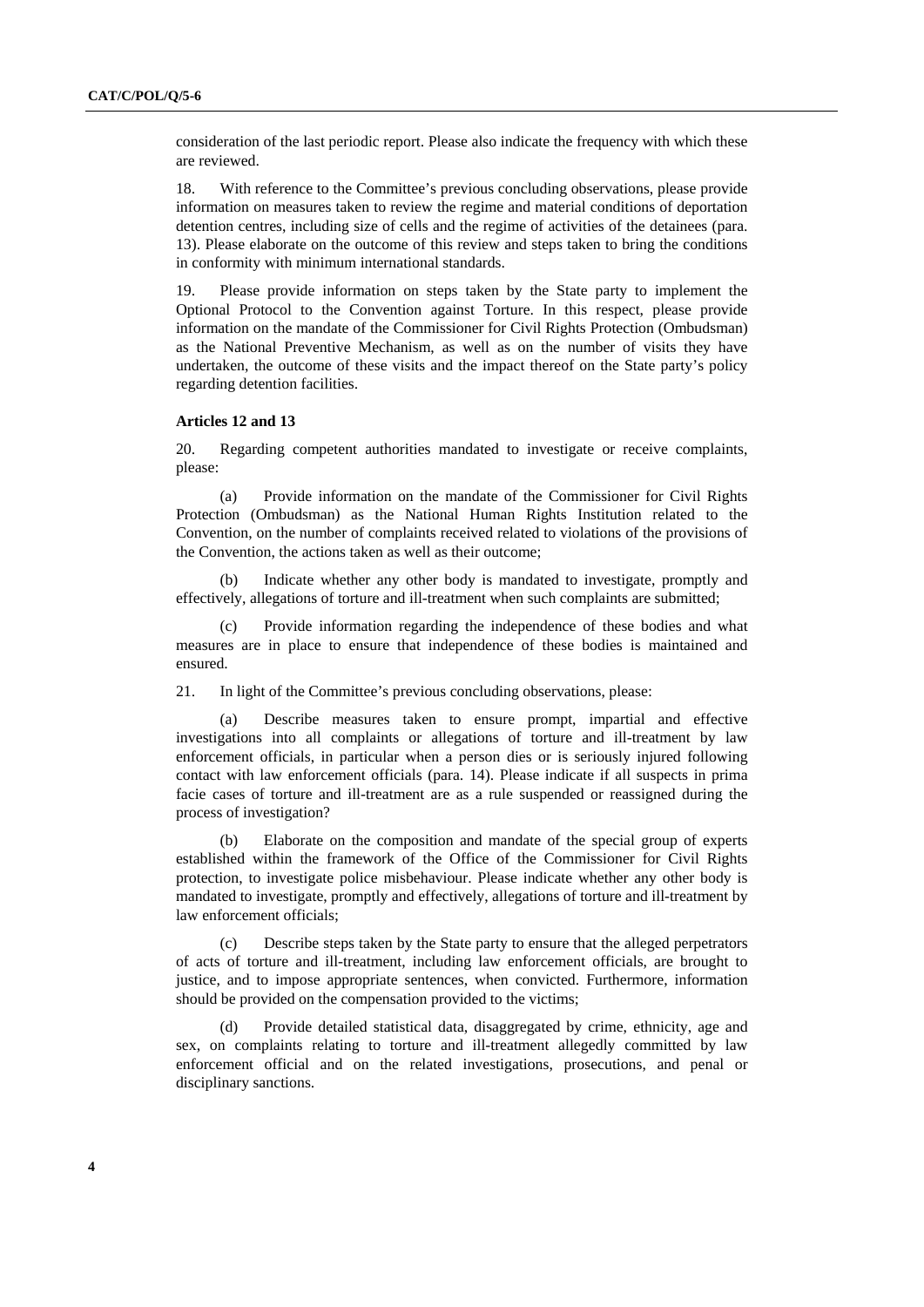22. Please describe steps taken by the State party to ensure prompt, impartial and effective investigations into all allegations of attacks and threats against minorities and vulnerable groups because of their race, religion, sex, political affiliation, sexual orientation or national origin, as well as to bring the perpetrators to justice.

23. Please provide information on steps taken by the State party to investigate the legality of investigation methods used by police, the Prosecutor's office, the Central Bureau of Investigation and the Central Anticorruption Bureau. Please provide information on the outcome of these investigations, including whether legal proceedings were brought against the persons involved.

#### **Article 14**

24. Please provide information on redress and compensation measures ordered by the courts and actually provided to victims of torture, and their families, since the examination of the last periodic report. This information should include the number of requests made, the number granted, the amounts of compensation ordered and those actually provided in each case, disaggregated by crime, ethnicity, age and sex.

#### **Article 16**

25. Please provide information:

(a) On steps taken by the State party to address the allegations regarding the existence of secret detention facilities for aliens suspected of terrorist activities in its territory. Please provide updated information on steps taken to conduct an impartial investigation into these allegations and to ensure the accountability of those responsible.

On the scope, methodology and outcome of these investigations. In this respect, please elaborate on the status and, if possible, the outcome of the new investigation into these allegations by the National Prosecutor's Office.

26. In light of the Committee's previous concluding observations, please:

 (a) Provide information on measures taken to address the situation of overcrowding in prisons without compromising the regime and material conditions of detention (para. 17). In this respect, please provide information on the material, human and budgetary resources that are made available by the State party to ensure that the conditions of detention are in conformity with minimum international standards;

(b) Provide updated information on the progress made in creating 17,000 new places in the organizational units in the prison system, as decided by the Council of Ministers in 2006;

(c) Elaborate on the status and content of the "Programme of Modernizing the Prison Service in the period 2009-2011";

(d) Provide detailed information on the application of alternative forms of punishment and electronically monitored probation. This information should include, inter alia, which alternative forms of punishment are used and in how many cases these forms have been used;

(e) Indicate the steps taken to execute the ruling of the Constitutional Court which established that the provision in the criminal code, which allows the Ministry of Justice to keep prisoners in overcrowded cells for unlimited periods of time, violates the Constitution and the law on cruel and degrading treatment.

Please provide detailed data on the impact and effectiveness of these measures in reducing overcrowding and improving prison conditions.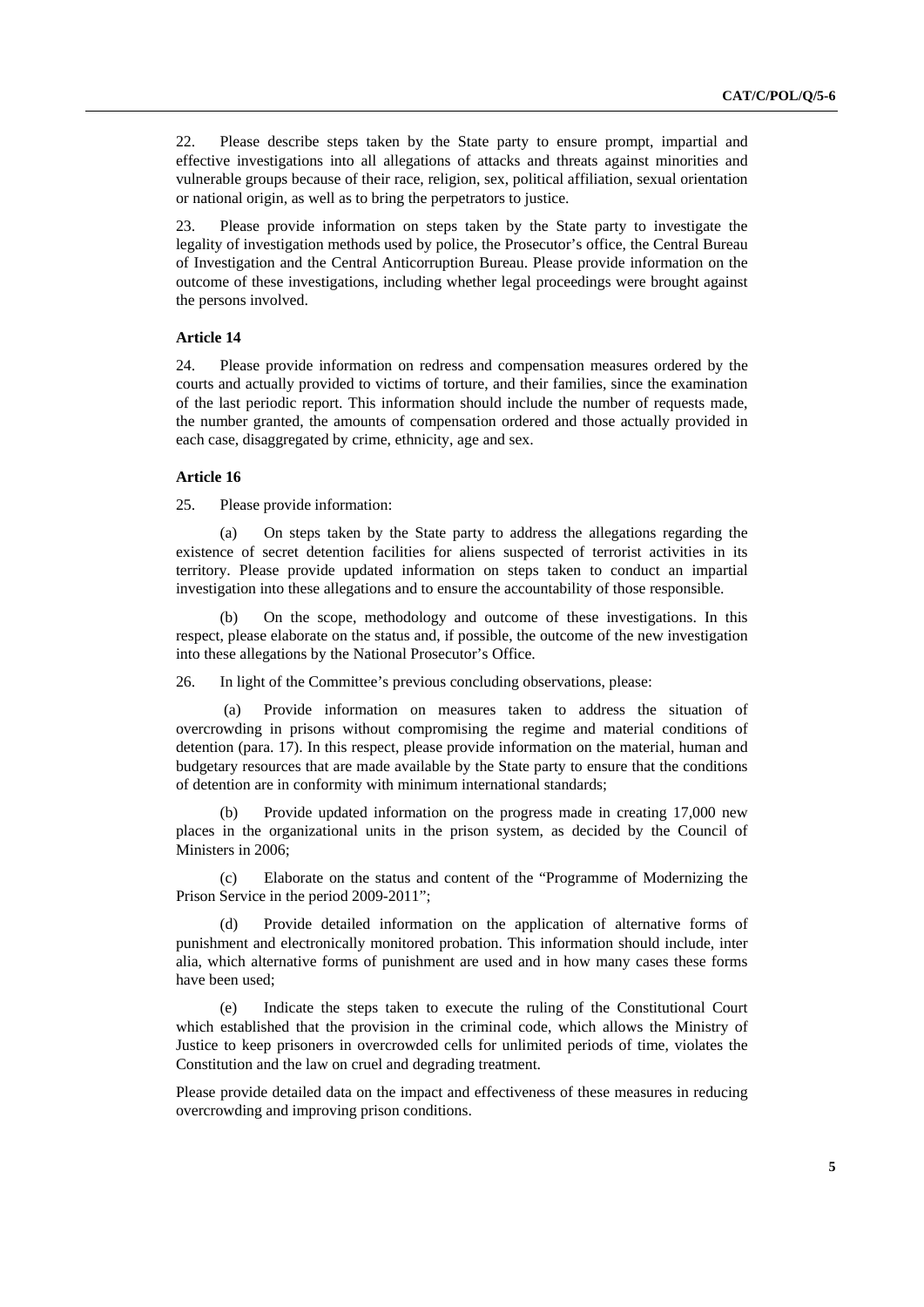27. Please indicate steps taken to adequately prevent and combat inter-prisoner violence in places of detention. Please indicate if, whenever injuries are recorded by a doctor which are consistent with allegations of inter-prisoner violence, the matter is immediately brought to the attention of the relevant prosecutor and a preliminary investigation is initiated by him. Furthermore, information should be provided on measures taken to prevent, investigate, and prosecute or punish persons found responsible. Data should also be provided on the impact and effectiveness of these measures in reducing cases of interprisoner violence.

28. Please provide:

(a) Updated information on further measures developed and implemented to eradicate hazing in the armed forces. In this respect, please elaborate on the content and implementation of the "Programme of Counteracting Crime and Pathology in the Armed Forces of the Republic of Poland";

Updated statistical data on the impact and effectiveness of these measures in reducing cases of hazing as well as on the number of complaints relating to hazing, and the related investigations, prosecutions, convictions and sanctions;

Information on the measures taken to guarantee the rehabilitation of victims, including appropriate medical and psychological assistance. Statistical data should be provided on the number of victims that have received such rehabilitation.

29. Please provide updated information on further measures taken to adequately prevent, combat and punish discrimination against and ill-treatment of minorities and vulnerable groups because of their race, religion, sex, political affiliation, sexual orientation or national origin. In this respect, please provide information on:

The status of the proposal to amend the Penal Code in order to incorporate an offence to punish hate crimes as acts of intolerance and incitation to hatred and violence based on sexual orientation;

Steps taken to implement the National Programme for Counteracting Racial Discrimination, Xenophobia and Related Intolerance of 2004-2009;

(c) Steps taken to ensure that the relevant existing legal and administrative measures are strictly observed.

Please provide detailed statistical data on complaints relating to actions directed against minorities and vulnerable groups because of race, religion, sex, political affiliation, sexual orientation or national origin, and on the related investigations, prosecutions, and penal sanctions as well as on any compensation provided to victims.

#### **Other issues**

30. Please provide updated information on measures taken by the State party to respond to any threats of terrorism and describe if, and how, these measures have affected human rights safeguards in law and practice, and how the State party has ensured that those measures comply with all its obligations under international law. Please describe the relevant training given to law enforcement officers; the number and types of convictions under such legislation; the legal remedies available to persons subjected to anti-terrorist measures; whether there are complaints of non-observance of international standards; and the outcome of these complaints.